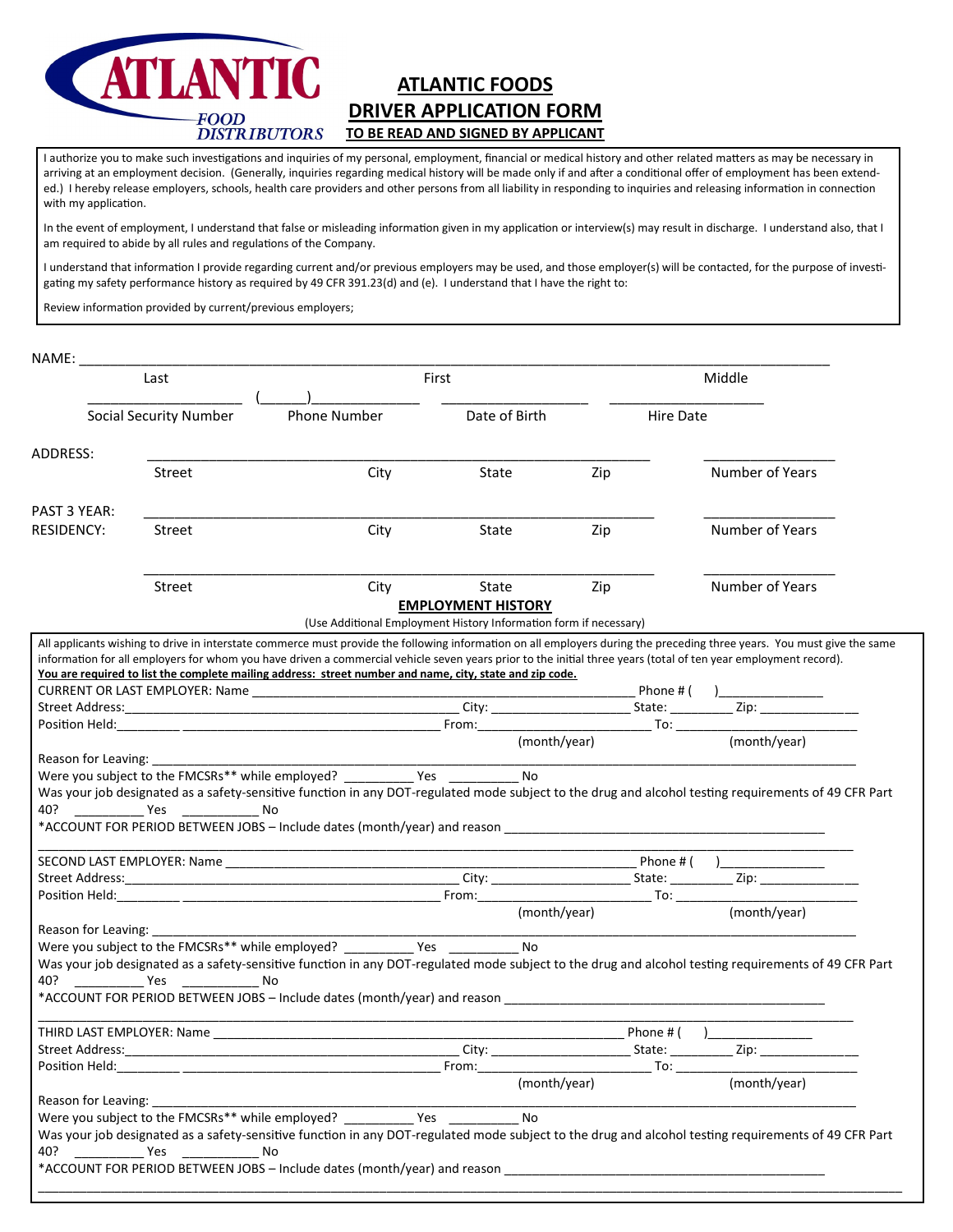Any gaps in employment and/or unemployment must be explained.

The Federal Motor Carrier Safety Regulations (FMCSRs) apply to anyone operating a motor vehicle on a highway in interstate commerce to transport passengers or property when the vehicle: (1) weighs or has a GVWR of 10,001 pounds or more, (2) is designed or used to transport 9 or more passengers, OR (3) is of any size and is used to transport hazardous materials in a quantty requiring placarding.

### **EXPERIENCE AND QUALIFICATION**

Attach separate sheet if more space is needed

**Driving Experience**

If no driving experience within the last  $3$  years  $-$  check here

| <b>CLASS OF EQUIPMENT</b> | <b>TYPE OF EQUIPMENT</b> | <b>DATES</b> |    | <b>APPROX. NUMBER OF MILES</b> |
|---------------------------|--------------------------|--------------|----|--------------------------------|
|                           | (Circle all that apply)  | <b>FROM</b>  | TO |                                |
| <b>Straight Truck</b>     | Van, Reefer, Tank, Flat  |              |    |                                |
| Tractor & Semi-Trailer    | Van, Reefer, Tank, Flat  |              |    |                                |
| Tractor - Two Trailers    | Van, Reefer, Tank, Flat  |              |    |                                |
| Tractor - Three Trailers  | Van, Reefer, Tank, Flat  |              |    |                                |
| Motorcoach - School Bus   | N/A                      |              |    |                                |

#### **Accident History (3 years)**

If no accidents within the last 3 years – check here  $\_$ 

| <b>DATE</b>  | <b>NATURE OF ACCIDENT</b>                  | <b>NUMBER OF</b> | <b>NUMBER OF</b> | <b>HAZARDOUS</b>        |
|--------------|--------------------------------------------|------------------|------------------|-------------------------|
| (Month/year) | (Head-on, rear-end, upset, etc) FATALITIES |                  | <b>INJURIES</b>  | <b>MATERIALS SPILL?</b> |
|              |                                            |                  |                  | Yes<br>No               |
|              |                                            |                  |                  | Yes<br>No               |

#### **Traffic Convictions and Forfeitures (3 years)**

If no traffic convictions and/or forfeitures within the last 3 years – check here  $\_\_$ 

| <b>DATE CONVICTED</b>   | <b>VIOLATION</b>                                                                             |                                | <b>STATE OF</b>  | <b>PENALTY</b> |                                    |
|-------------------------|----------------------------------------------------------------------------------------------|--------------------------------|------------------|----------------|------------------------------------|
| (Month/year)<br>points) | (Other than violations involving parking only)                                               |                                | <b>VIOLATION</b> |                | (Forfeited bond, collateral and/or |
|                         |                                                                                              |                                |                  |                |                                    |
|                         |                                                                                              |                                |                  |                |                                    |
|                         | not have more than one motor vehicle license, the information for which is listed below:     |                                |                  |                |                                    |
|                         |                                                                                              |                                |                  |                |                                    |
|                         | State                                                                                        | License Number                 |                  |                | <b>Expiration Date</b>             |
|                         | A) Have you ever been denied a license, permit, or privilege to operate a motor vehicle? Nes |                                |                  |                |                                    |
|                         |                                                                                              |                                |                  |                |                                    |
|                         |                                                                                              | <b>Applicant Certification</b> |                  |                |                                    |

This certifies that this application was completed by me, and that all entries on it and information in it are true and complete to the best of my knowledge.

\_\_\_\_\_\_\_\_\_\_\_\_\_\_\_\_\_\_\_\_\_\_\_\_\_\_\_\_\_\_\_\_\_\_\_\_\_\_\_\_\_\_\_\_\_\_\_\_\_\_\_\_\_\_\_\_\_\_\_\_\_\_\_\_\_\_\_\_\_\_\_\_ \_\_\_\_\_\_\_\_\_\_\_\_\_\_\_\_\_\_\_\_\_\_\_\_\_\_\_\_\_

Applicant's Signature **Date** Date of Contract and Contract of Contract and Contract and Contract and Contract and Contract and Contract and Contract and Contract and Contract and Contract and Contract and Contract and Cont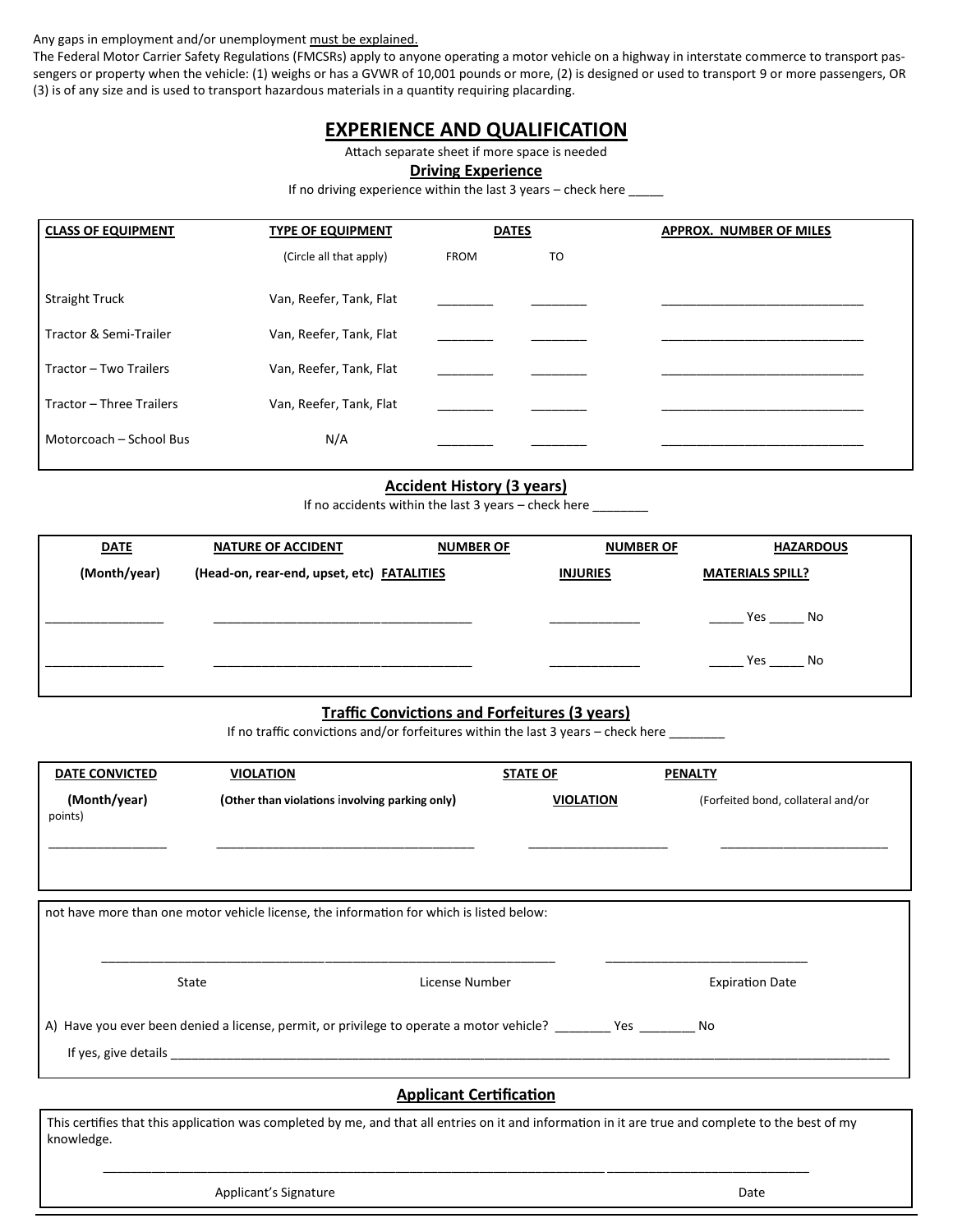## **Disclosure under Fair Credit Reportng Act and Consent to**

### **Procurement of Consumer Report**

The undersigned hereby authorizes .

or its Insurance Agency, United Agencies Insurance Group, or it assigns, to obtain a copy of a Motor Vehicle Report, pertaining to me or employment purposes, and for use in rating and/or underwritng insurance for which the above named employer may apply, and any renewal thereof. I understand that in obtaining the consumer report, a consumer reporting agency may be used and I do hereby authorize such use.

Dated and the contract of the contract of the contract of the contract of the contract of the contract of the contract of the contract of the contract of the contract of the contract of the contract of the contract of the

Signed **Signed Signed Signed Signed Signed Signed Signed Signed Signed Signed** 

Printed name